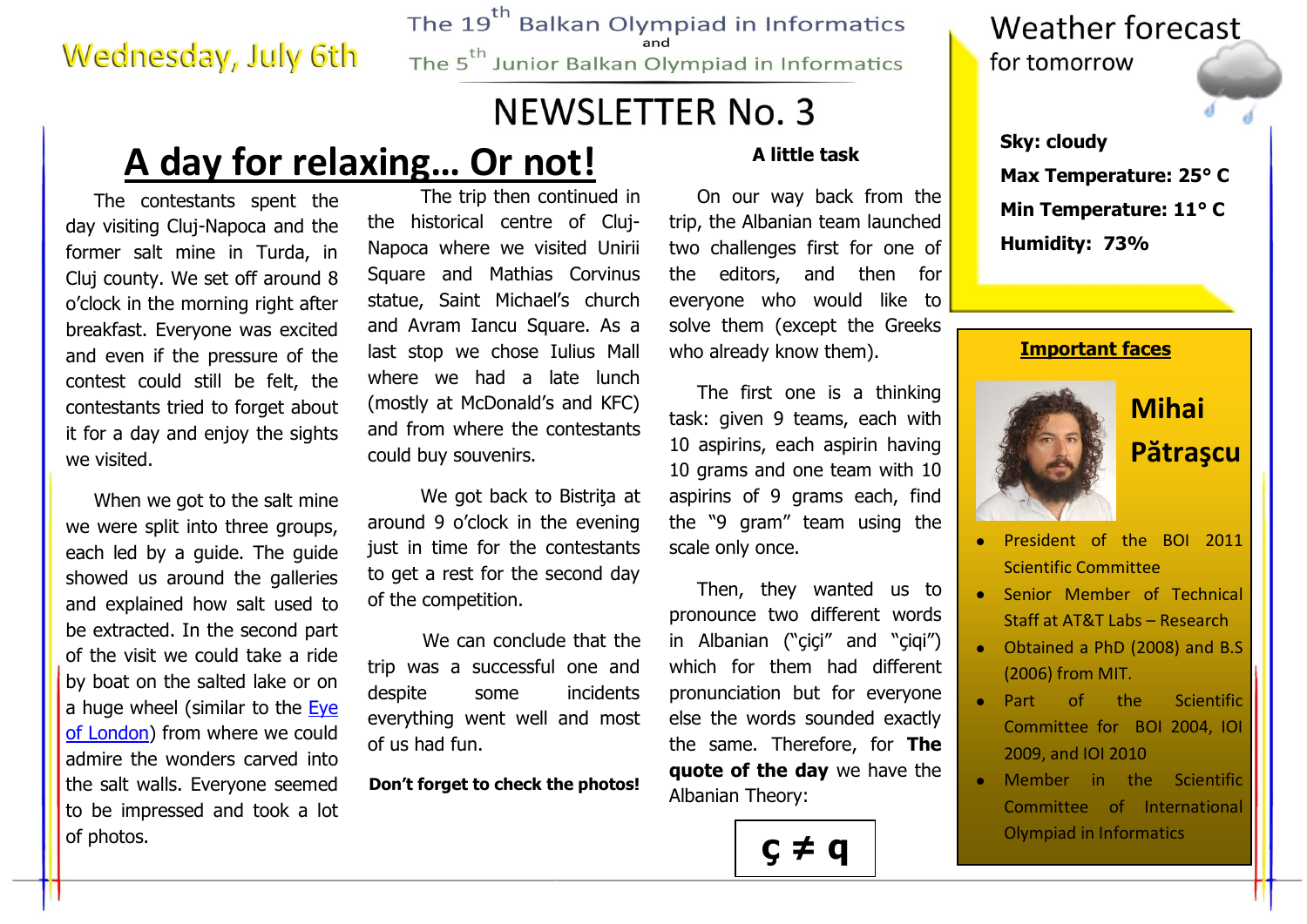## **Wednesday, July 6th**

The 19<sup>th</sup> Balkan Olympiad in Informatics The 5<sup>th</sup> Junior Balkan Olympiad in Informatics

## **NEWSLETTER No. 3**

#### **Interview with Mihai Pătraşcu**

**What do you think about the way the tasks were approached on the first day of the competition and the way they were solved?**

Personally, I know the solutions of the tasks, but the students have tried a lot of interesting things…some of these solutions worked, others did not. Mostly they didn't…. Students always try more than the scientific committee expects, we are a little surprised by the solutions they find eventually

**Interesting.... From your vast experience gained throughout time by participating to a lot of international competitions in informatics, can you think of an unusual situation?** 

Every competition is an unusual experience, for the simple reason that is held in a completely different country

**Yes, that's true. But a different experience, something peculiar that doesn't occur every day. Something that shocked you? Or surprised you.** 

There was a Balkan Olympiad back in 1998 that Romania boycotted because of political reasons; in fact, a lot of countries did the same. And there the ranking was completely unexpected, countries which usually don't get medals took only gold and silver because there was no one else to get them. Actually, it was the last time they received any medals…

**That's interesting; I don't know how many of them knew this. What can you tell us about your role and activity in international Olympiads, as a member of different scientific committees?** 

At present I am a member of the International Olympiad. It is

interesting. This year it will be held in Thailand. I have already attended the preparation meeting there. Fortunately the local committee is very active, at least in their country, and they handle all the organizational problems, we are the group of elderly advisors who give their opinions on different things. Here it's much more difficult since we are both the local and the advisors committee…and it's a lot of work.

#### **Yes, but technically you have more freedom here.**

Yes, we can do what we want. The only risk is for things to go wrong…

**Do you have any advice for the contest tomorrow, or in general for students?**

They should be calm, read all the questions through carefully. Even if they don't know how to solve the whole task, they can

#### HOW TO DETECT A GEEK